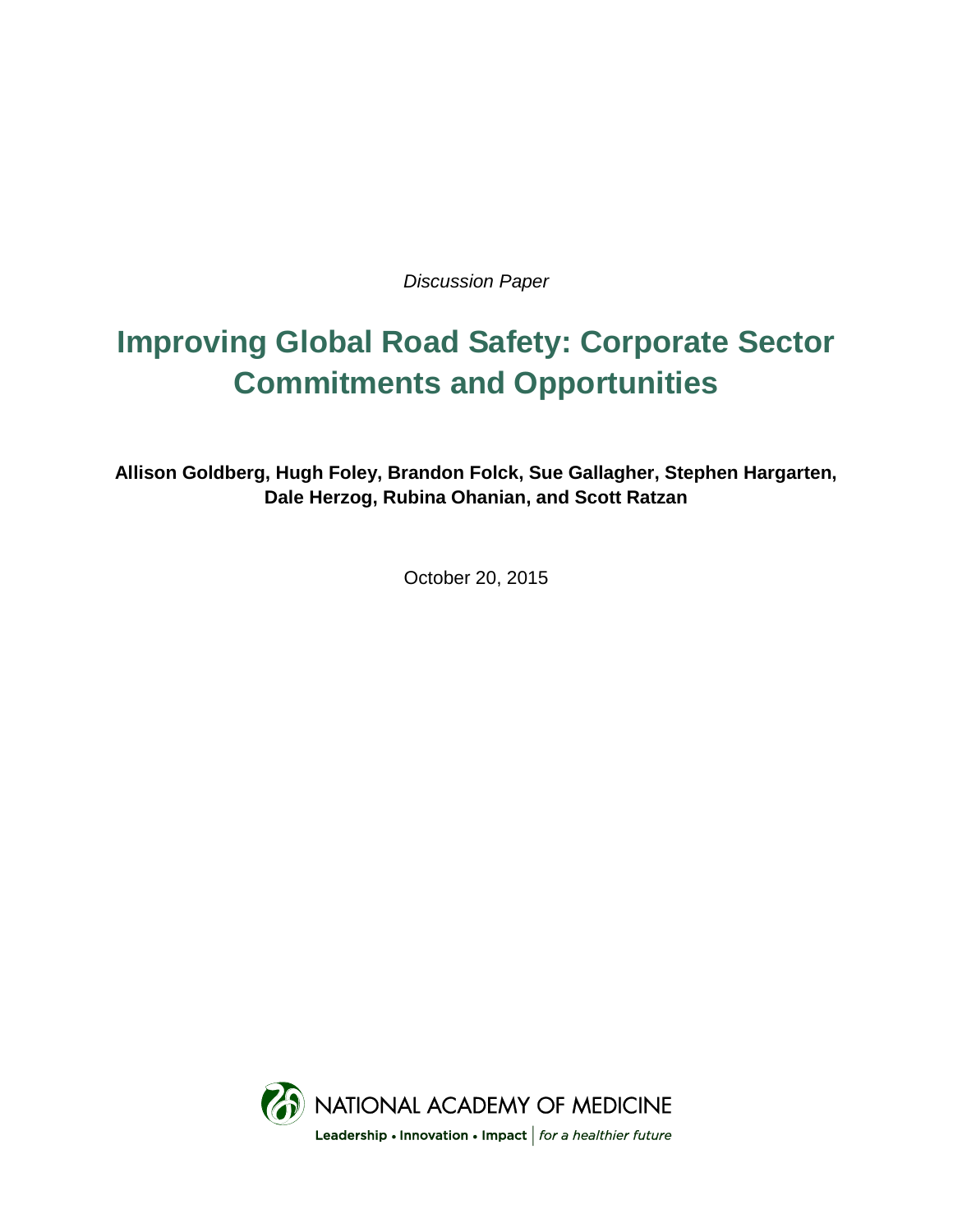# **Improving Global Road Safety: Corporate Sector Commitments and Opportunities**

Allison Goldberg, Anheuser-Busch InBev; Hugh Foley, FSG; Brandon Folck, Ryder System, Inc.; Sue Gallagher, Tufts School of Medicine; Stephen Hargarten, Medical College of Wisconsin; Dale Herzog, UPS Foundation; Rubina Ohanian, AT&T Mobility/IoT; and Scott Ratzan, Anheuser-Busch InBev

#### **ABSTRACT**

This paper offers a perspective with recommendations on opportunities for the private sector to improve road safety outcomes globally. Road safety has been recognized as an increasing public health burden that disproportionately affects low- and middle-income countries. In response, in 2010 the UN General Assembly proclaimed the UN Decade of Action for Road Safety 2011–2020 with the official goal of "stabilizing and then reducing" global road traffic fatalities by 2020 (WHO, 2011b). This paper examines how the private sector can contribute to this goal by exploring the shared knowledge, experience, and expertise of companies who maintain global fleets and highlighting some examples of road safety best practices. The primary focus of this report is on cars and roads, which currently represent the dominant transportation investments in most countries and most immediate opportunities for actionable change. The introduction to this paper was based on a review of secondary-source public health data to understand the scope of the road safety problem. The best-practice examples were sourced through questionnaire responses, interviews, and written contributions from five global companies with significant fleet operations in multiple locations. The cases revealed several areas of opportunity where companies can make meaningful contributions to road safety outcomes for their employees, contractors, and communities at large. Through innovation, thought leadership, early adoption and development of technology, marketing, and training, companies are uniquely placed to raise road safety standards and behaviors.

#### **INTRODUCTION: THE GLOBAL ISSUE**

João is a sales representative for a major company in Brazil. Every day, he climbs onto his motorcycle and rides from client to client through the busy streets of Sao Paulo. João is young, bright, and excellent at his job. He doesn't think about road safety too often. Why would he? He is a sensible, careful, and experienced rider. What he doesn't realize is that, as a young man on the roads in a middle-income country, João faces a disproportionately high risk of sustaining serious injury or death every day. João's job presents a significant threat to his health. Like João, billions of people use the world's roads for work and are faced with the increasing threat of harm every day.

According to the World Health Organization (WHO), in 2013 50 million people were injured and 1.25 million were killed in traffic-related crashes. This already unacceptably high number is expected to increase to 2 million deaths by 2030 (WHO, 2013), which would make traffic-related crashes the fifth leading cause of death globally.

In addition: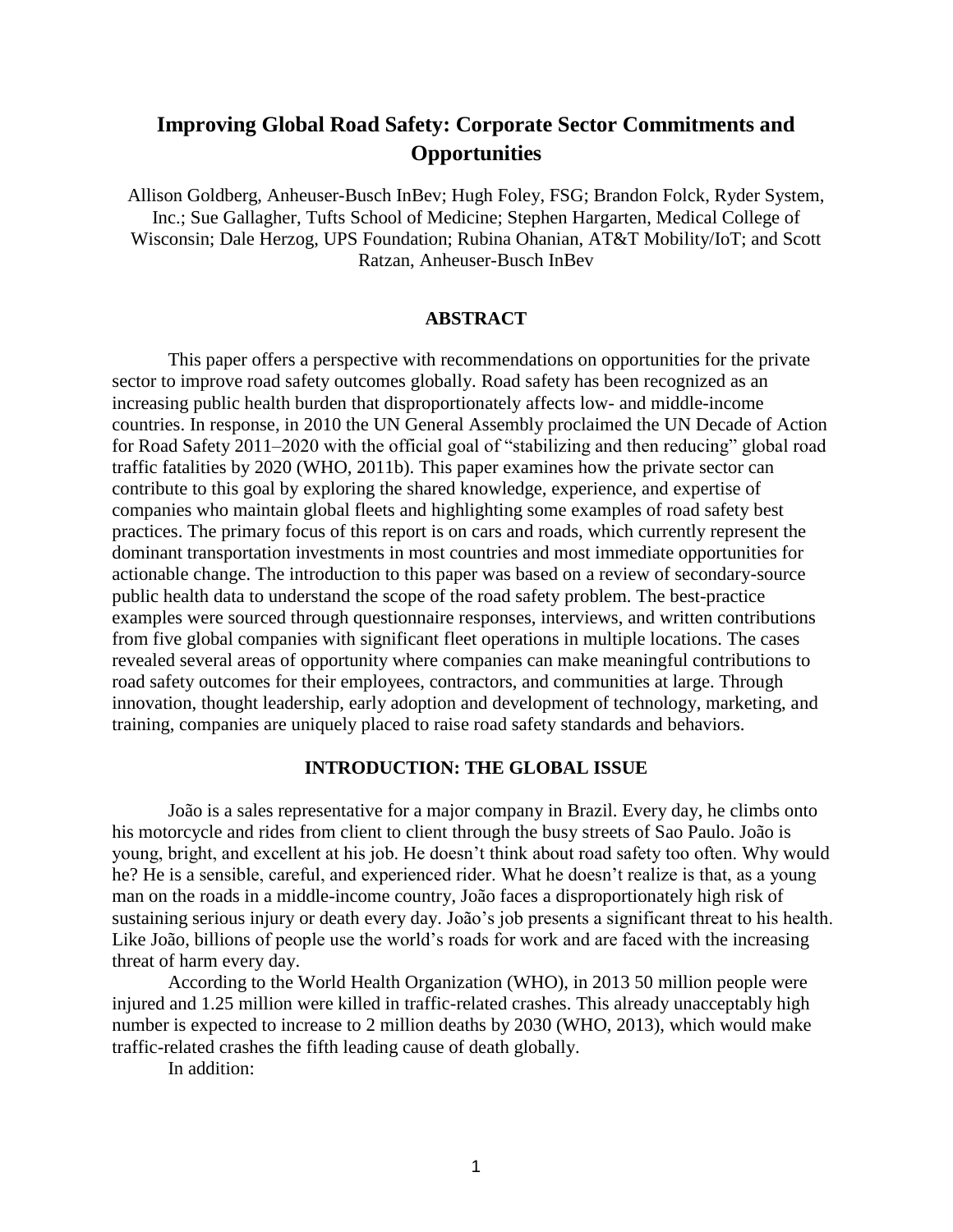- Road traffic is the **leading cause of death among young people between the ages of 15 and 29 years.**
- **Ninety-one percent** of the global road fatalities occur in low- and middle-income countries although these countries have approximately half of the world's vehicles.
- Half of those dying on the world's roads are "vulnerable road users": pedestrians, cyclists, and motorcyclists (Figure 1).
- Without action, road traffic crashes are predicted to result in the deaths of around **1.9 million people annually by 2020.**
- Only 28 countries, which represent 7 percent of the world's population, have adequate policies addressing road fatalities.



## **FIGURE 1** Road fatality by type of road user. SOURCE: WHO, 2013.

As these statistics show, road traffic crashes have a disproportionate impact on the poor. There are more road traffic injuries and fatalities in low- and middle-income countries than in their upper-middle and high-income counterparts (WHO, 2013) due to rapid urbanization and growth in the number of vehicles without the adequate attention to road design and policy formulation (WHO, 2004) (Figures 2 and 3).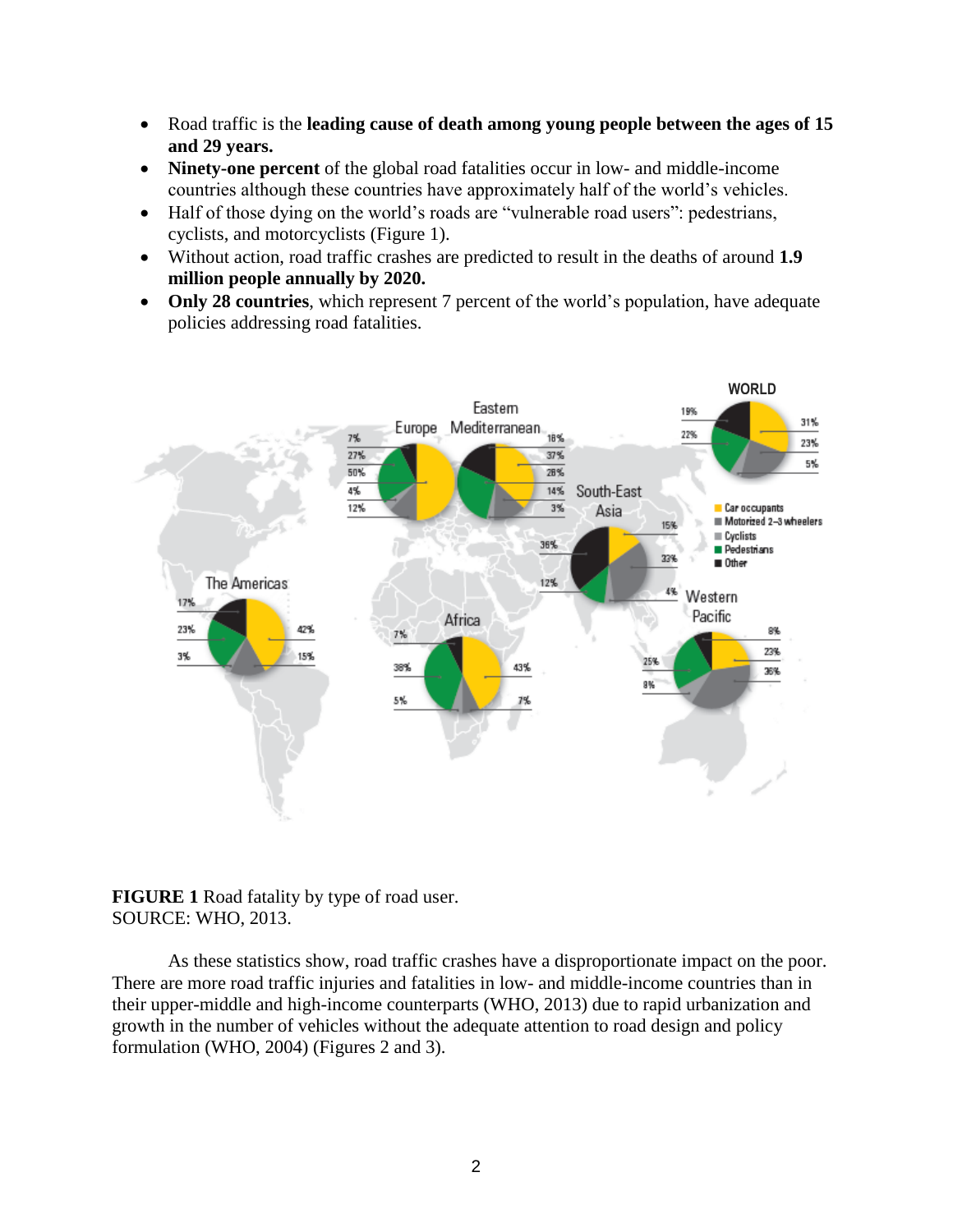

**FIGURE 2** Worldwide road deaths by region. SOURCE: Data from WHO, 2013.

Population, road traffic deaths, and registered motorized vehicles<sup>9</sup>, by country income status



<sup>a</sup> Registered vehicle data provided only for countries participating in the survey.

Road traffic death rates per 100 000 population, by country income status



**FIGURE 3** Traffic fatalities by income. SOURCE: WHO, 2013.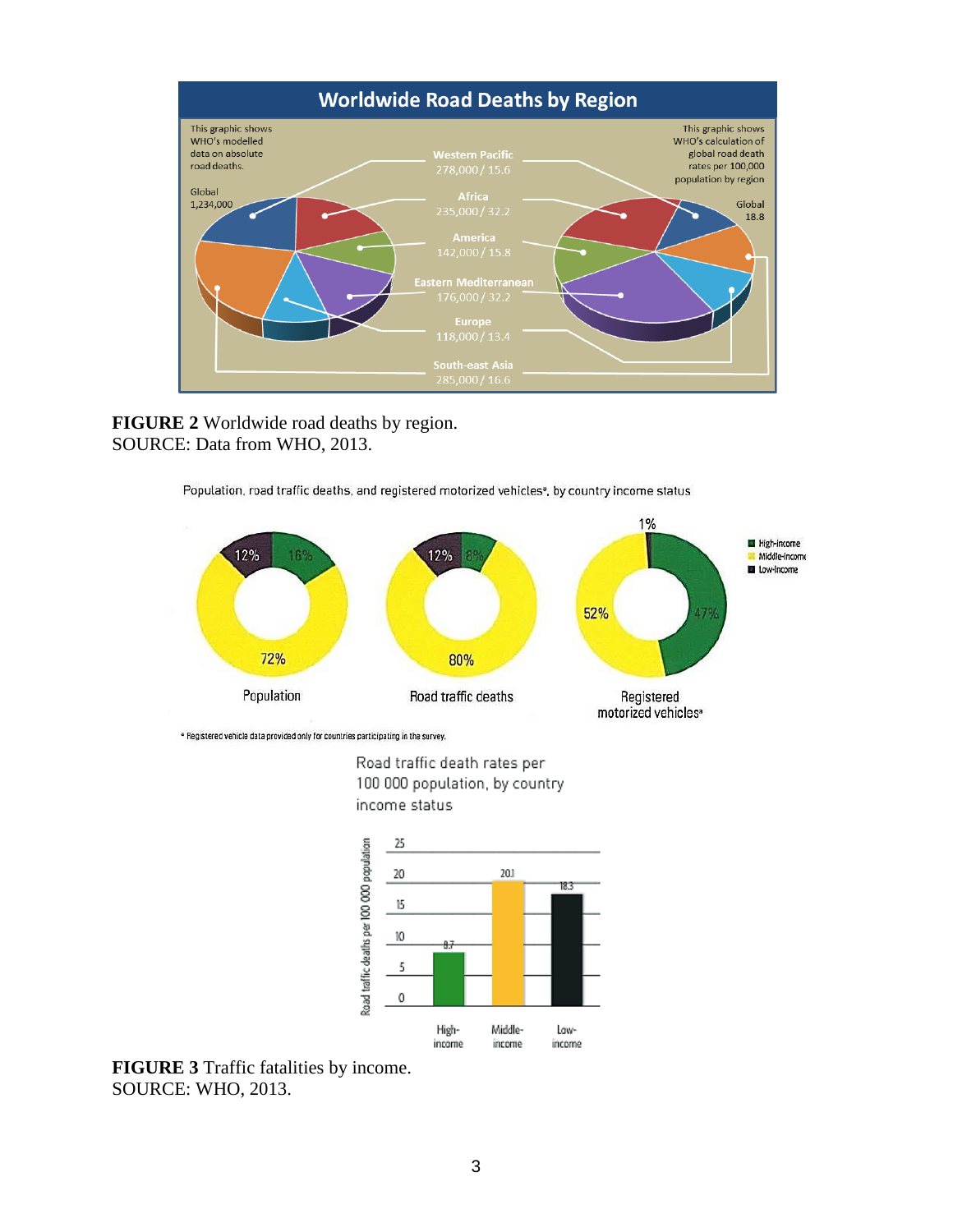Just as this burden disproportionately affects the poor, it is also a health inequity for youth. As noted above, road traffic crashes are the number one cause of death among young people, aged 15–29, worldwide (WHO, 2009)—a segment of the population that is entering its most productive years of life (WHO, 2011a). WHO also estimates that road traffic injuries will be the leading health burden for children over age 5 in developing countries (WHO, 2009).

Beyond their immediate health implications, road traffic crashes have considerable social and economic consequences. Road traffic injuries cost developing countries at least \$100 billion per year and place an enormous burden on public resources, such as health systems (WHO, 2013; World Bank, 2002).

The economic impact of road traffic crashes are also felt at the family level. Economically disadvantaged families are affected by both direct medical costs and indirect costs (i.e., lost wages) (WHO, 2013). Many poor people generally lack ongoing support in the event of long-term injury and have limited access to post-crash emergency care, which further compounds this impact (WHO, 2009).

Despite scientific consensus dating back nearly 50 years on road safety as a critical public health issue,<sup>1</sup> the acceptance of this idea in broader society has been slow. The positive news is that in recent years, the global profile of road safety has increased. In 2010 the UN General Assembly proclaimed the UN Decade of Action for Road Safety 2011–2020, with the official goal of "stabilizing and then reducing" global road traffic fatalities by 2020 (WHO, 2011b). According to the UN, with the right action, up to 5 million lives could be saved and 50 million injuries prevented during this period (WHO, 2011c). This result would represent a reduction of about 50 percent on the predicted global death toll by 2020.

Numerous interventions and innovations to reduce the incidence and impact of road traffic crashes also provide hope for a safer future on the world's roads. The Safe Systems Approach, a feature of Sweden's Vision Zero initiative, places equal responsibility for road safety on system design and individual road users in recognition of the complexity and need to approach the problem in a multifaceted way (Business Sweden, 2013). Since the implementation of the initiative, Sweden has achieved one of the lowest traffic-related fatality rates in the world. Many cities are adopting this model, particularly in the United States, in an effort to reduce crash risk. For example, the city of Seattle will tackle their "Vision Zero" policy by using "the three E's" strategy, which seeks to achieve a goal of zero road fatalities and serious injuries by adopting a multifaceted approach through Engineering (i.e., street redesign), Enforcement (i.e., scaling up police efforts), and Education (i.e., advocating for safer streets) (Seattle Department of Transportation, 2012).

Along with government, the private sector has interest in resolving the road safety problem. A significant portion of the financial impact of road traffic crashes falls on companies because such crashes present a risk to employee health and safety and impact the efficiency of transport-related commercial activity. This is particularly the case for companies operating in areas where the road traffic crash burden is high. In the next section, we will explore how the private sector is uniquely positioned to help solve the road safety challenge. By applying knowledge and best practices on road safety, utilizing brand power, and developing innovative solutions, the private sector can help to address this health and development challenge inside and outside of their companies' walls.

<sup>&</sup>lt;sup>1</sup> The National Research Council's 1966 report titled *Accidental Death and Disability: The Neglected Disease of Modern Society* suggested that "public apathy to the mounting toll from accidents must be transformed into an action program under strong leadership" (NRC, 1966, pg. 5).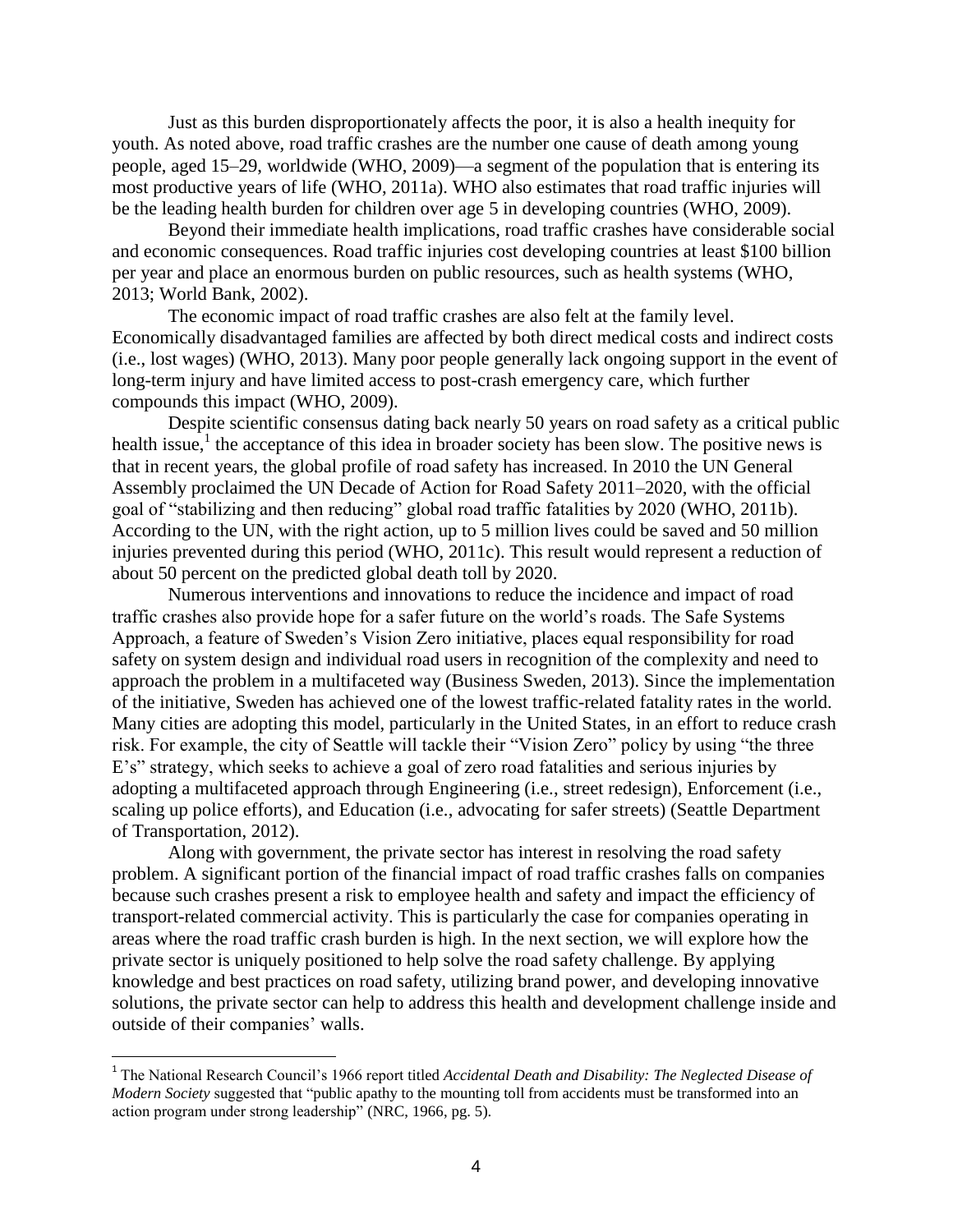#### **ROAD SAFETY ISSUES FOR THE PRIVATE SECTOR**

Ensuring the safety of employees is imperative for all companies. Beyond the fundamental responsibility to keep employees safe, companies also have a clear financial incentive to improve road safety. By doing so, companies can reduce damage to their assets and minimize productivity losses due to employee injury as well as reduce standstill logistics costs. For global companies moving into emerging market economies, improving road safety is particularly important. The disproportionate focus of the road safety burden in these markets presents a heightened risk to company operations and results in a significant increase in the cost of doing business.

Road safety impacts the private sector through three key domains: a company's fleet operations (i.e., employees who work and drive trucks on the roads), vendors and contractors who service the company (i.e., transport goods for delivery or distribution on behalf of companies and the sales representatives who service these accounts), and employees who commute to work or travel for work. In each of these domains, companies are making great strides in reducing the road safety burden.

According to Eurostat, a linear relationship exists between the number of passengerkilometers<sup>2</sup> driven by car and road fatalities (European Commission, 2012). By some estimates, more than a quarter of all road traffic incidents involve individuals who are driving as part of their work at the time of the accident (Health and Safety Executive, 2014). As such, irrespective of the size of the company, every organization should take responsibility by establishing road safety programs to protect their employees. These programs can range from formalized training to establishing simple policies, such as providing employees safe driving education, encouraging wearing seatbelts and helmets, and ensuring vehicles are safe on the road. Even the simplest of these policies can help reduce injuries and deaths and result in measurable benefits, such as saving lives, improving productivity, and reducing vehicle repair bills, workers' compensation insurance premiums, and lost time at work. These policies can also reduce stress and improve employee morale, a benefit often not considered or measured. By establishing road safety policies and procedures, companies will improve not only the safety of their own employees who drive for work purposes but also the safety of others sharing streets, highways, and road systems. Appendix 1 provides a sample of a Work-Related Road Safety Checklist provided by the Health and Safety Executive, the United Kingdom's public watchdog for workplace health and safety (Health and Safety Executive, 2014).

#### **Developing Leading Road Safety Practices across Fleet Operations**

Many companies are enhancing road safety for their employees through regular upgrades to the safety features across their vehicle fleets. Vehicle safety technology is a critical factor in employee safety on the roads and can take various forms. For example, global beverage company Anheuser-Busch InBev (AB InBev) is installing telemetry systems in all delivery trucks in its fleet and company-owned cars and motorcycles; these systems monitor driver behavior remotely to ensure compliance with safety procedures and provide data for continuous improvement of

 $2$  Unit of measurement representing the transport of one passenger by a defined mode of transport (road, rail, air, sea, inland waterways etc.) over one kilometre.

Source:http://ec.europa.eu/eurostat/statisticsexplained/index.php/Glossary:Passenger-kilometre (accessed October 13, 2015).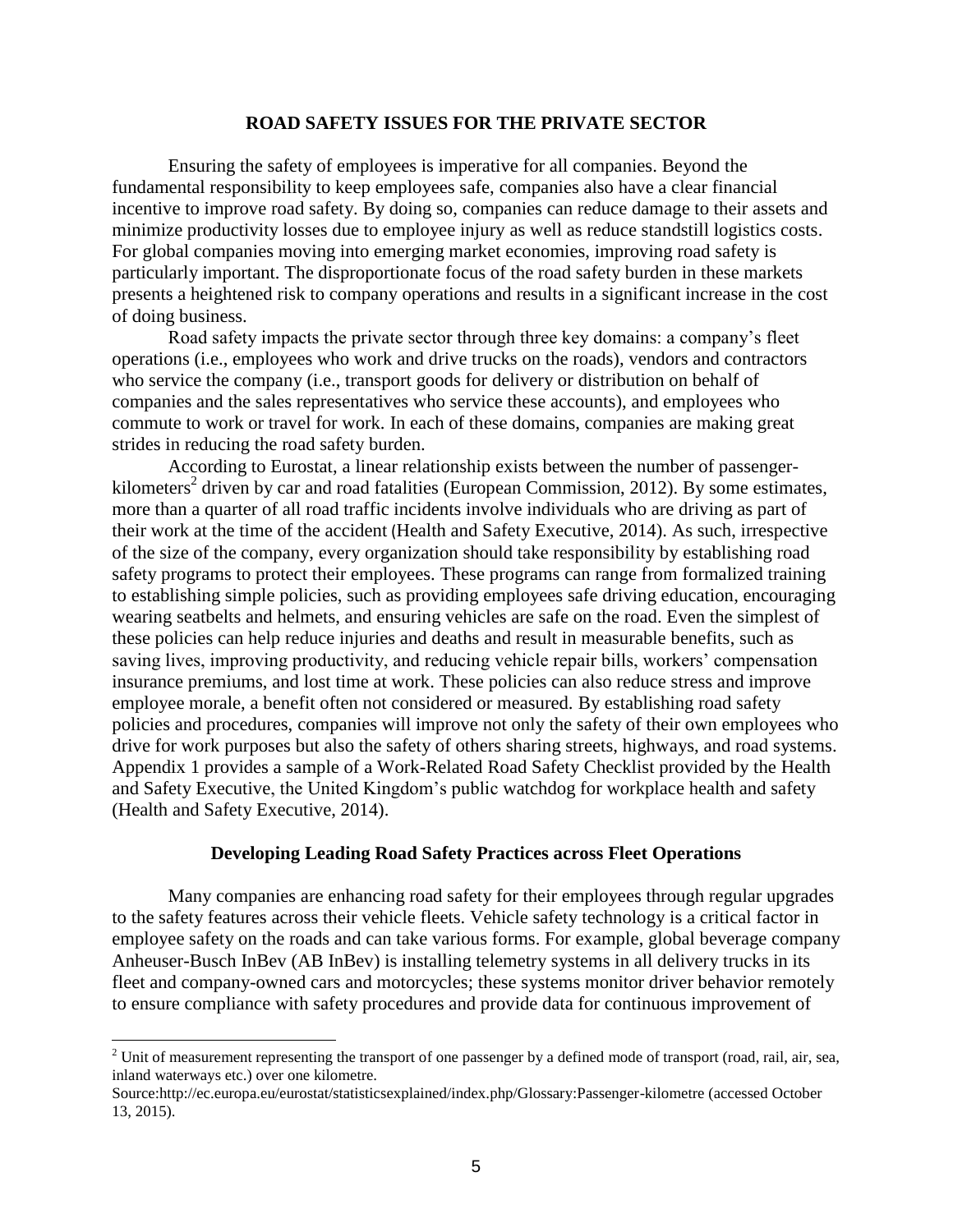fleet safety systems. The data include speed in relation to local speed limits, rapid acceleration/deceleration, seatbelt use, and other information.

United Parcel Service (UPS), the world's largest package delivery company, is also making significant investments. Information gathered from numerous driver focus groups and manufacturer interactions have led to a more driver-friendly environment. Investments in vehicles include wider user egress and entry ways and many more improved lines of sight to increase visual acuity. UPS is also using vehicle telematics to help promote vehicle reliability and serviceability and is incorporating an antilock braking system into future vehicle purchases. These investments are made to ensure that all the company's vehicles meet rigorous safety standards and to provide drivers with the safest work environment possible.

Ryder, a fleet and supply chain management company, implements a vehicle safety package that offers collision mitigation, lane departure warning, adaptive cruise control, roll stability, and LED lights. This package allows drivers to see farther up the road with less fatigue and eye strain while encouraging them to utilize the turn signal prior to changing lane positions. In addition, it warns drivers any time the vehicle begins to drift outside of its current lane of travel. Finally, the safety package maintains a following distance of no less than 3.6 seconds and brakes automatically any time it senses that the vehicle is starting to take a turn too fast or that a collision with a slower moving vehicle is imminent.

Global retailer Walmart equips its trucks with a standard safety package that includes collision mitigation, lane departure warning, adaptive cruise control, and roll stability. In addition, Walmart continually tests and evaluates new and updated technology to enhance the performance and safe operation of its trucks.

Beyond technological investments, companies also recognize the importance of driver behavior, training, and scheduling to reduce the incidence of road crashes. UPS, Ryder, Walmart, and AB InBev all adhere to all Department of Transportation scheduling regulations in the United States and require that any third-party transportation company doing business for them to follow all local government regulations internationally. For example, all four companies have implemented restricted number of hours per driver shifts, a policy supported by procedures to rearrange delivery routes or find replacement drivers in the event that the time limit may be exceeded.

For Ryder, recruitment is also a significant part of its road safety strategy. Ryder hires only experienced drivers. The company undertakes a detailed driver experience review confirmed through background checks. During the recruitment process, driver skill levels are evaluated and confirmed through road tests conducted by an experienced driver trainer or the applicant's hiring manager. Once an applicant is hired, he or she completes new hire safety orientation in order to understand the company's requirements for working and driving safely. Building on this recruiting and onboarding process, Ryder is currently rolling out a new program that defines, trains, and qualifies Certified Driver Trainers throughout its driver group. These drivers are selected for their ability to instill Ryder's safety culture in new hires and mentor existing drivers who require additional training across its locations.

Walmart also recruits only experienced drivers, specifically drivers who have at least 3 years of driving experience and who have not had a preventable accident in the past 3 years, have had no Department of Transportation recordable accidents in the previous 10 years, and have never been involved in a preventable accident resulting in a fatality or catastrophic injury. All candidates are put through an extensive road test to gauge their skills, knowledge of the regulations, and ability to safely operate a vehicle. Once hired, drivers participate in a weeklong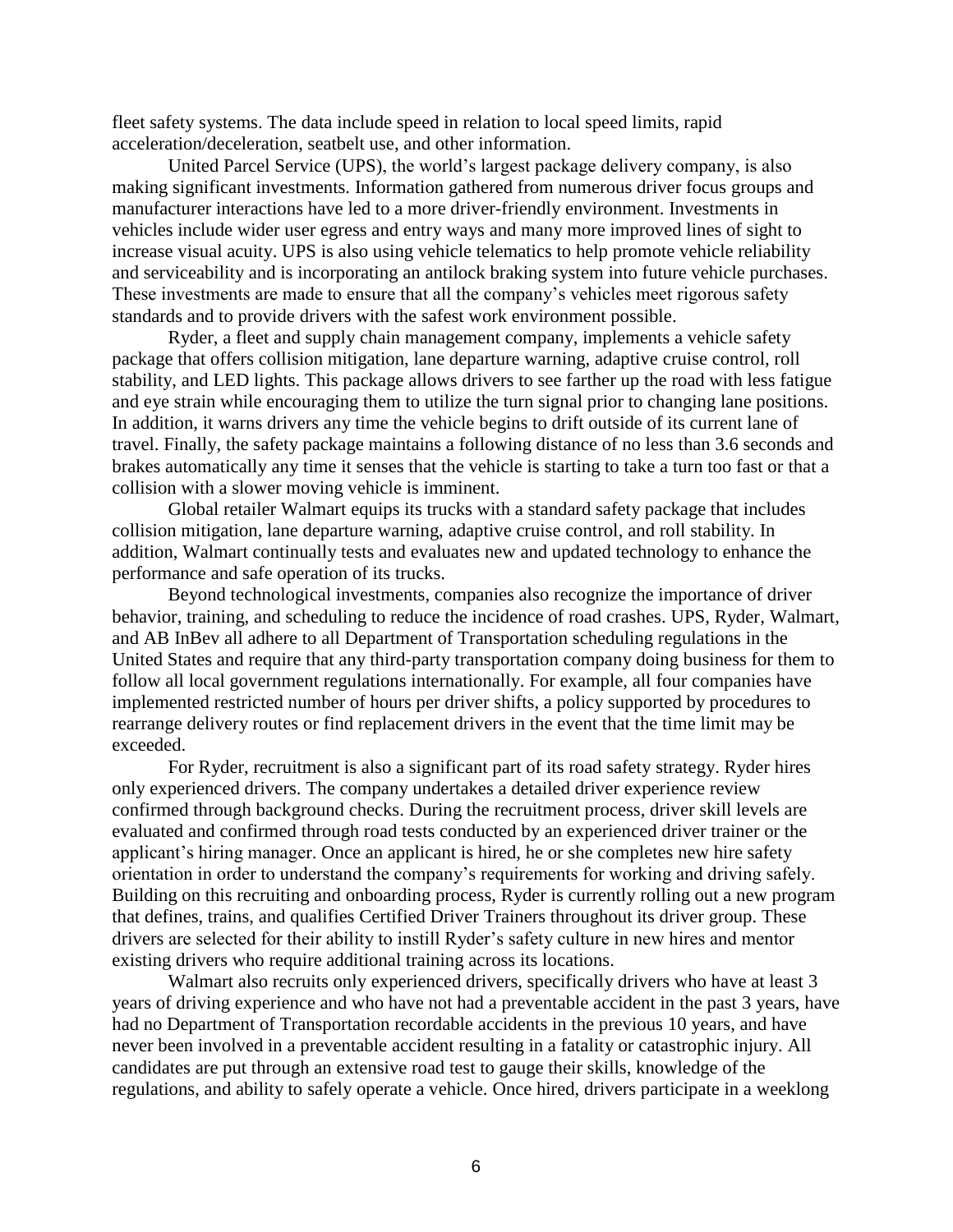orientation, which includes defensive driving instruction, before working with a trainer for 1 to 2 weeks. Thereafter, drivers are required to attend an annual defensive driving course.

Many companies mandate extensive driver training. Both UPS and AB InBev have road safety training requirements for drivers (both practical and theoretical), including compulsory annual refresher courses. If an AB InBev driver is involved in a crash, he or she must complete this training again before returning to the roads. At UPS, driver certification includes a process called "Space and Visibility Training"—a 10-point commentary stressing the importance of space and visibility when driving. Tractor trailer drivers receive 80 hours of classroom training, and package car drivers receive 20 hours. A safety manager or certified team leader accompanies new drivers during their first 22 days of probation. Three safety rides are mandated, with multiple 30-minute intensive interactions between the trainee and team leader. During this interaction, instructors call out everything that the driver should be aware of or anticipating. This active and comprehensive critique of driver performance is repeated until the trainee demonstrates an acceptable level of proficiency. In addition, all driver work groups are provided a 3-minute prework communications meeting prior to driver start-up, where business matters are reviewed; every prework communications meeting is followed by either a management or driver member giving a safety tip for the day.

At Ryder, all drivers complete both monthly and quarterly training on the basis of the work they perform, the injury and collision trends seen throughout the company, and the regulatory changes made within the industry. This training may include regulatory requirements such as observing hazardous material compliance, maintaining hours of service logs, and completing both pretrip and posttrip vehicle inspections or cargo securement safety. In addition to the regulatory training requirements, all Ryder drivers must complete quarterly collision and/or injury prevention training. This training begins with a driver code of conduct lesson at the start of each year. In addition to this training, drivers are required to take quarterly lessons selected from developing collision trends. This ongoing defensive driver training includes courses such as speed and space management, lane changes and intersections, roll-over prevention, and avoidance of rear-end collisions.

Walmart has implemented a unique dispatch philosophy. Walmart does not dispatch drivers on the basis of the available hours reflected in its electronic logging system. Rather, Walmart drivers are dispatched on the basis of the hours drivers state they are able to run. This dispatch philosophy allows drivers to control their schedule and adjust it on the basis of their individual needs and provides drivers the freedom to take additional or longer breaks as necessary.

Some companies adjust their training programs to suit the local conditions for their drivers. Although most of AB InBev's road safety driver training is standardized across the world, in some markets the company has tailored driver training for locations with unique road safety dangers. For example, the driver training program in Belgium includes a specialized module on bicycle safety, given the high prevalence of commuting cyclists and bike infrastructure on the roads in that country. Ryder also takes a localized approach, employing an online system, RyderSTAR (Safety Tracking and Reporting), that develops a monthly safety plan for each location that is unique as it relates to its operational profile developed at the beginning of the calendar year. This monthly safety plan defines what each location is required to do as it relates to education and training, incident investigation, inspections and audits, rules and procedures, safety and health awareness, and so forth.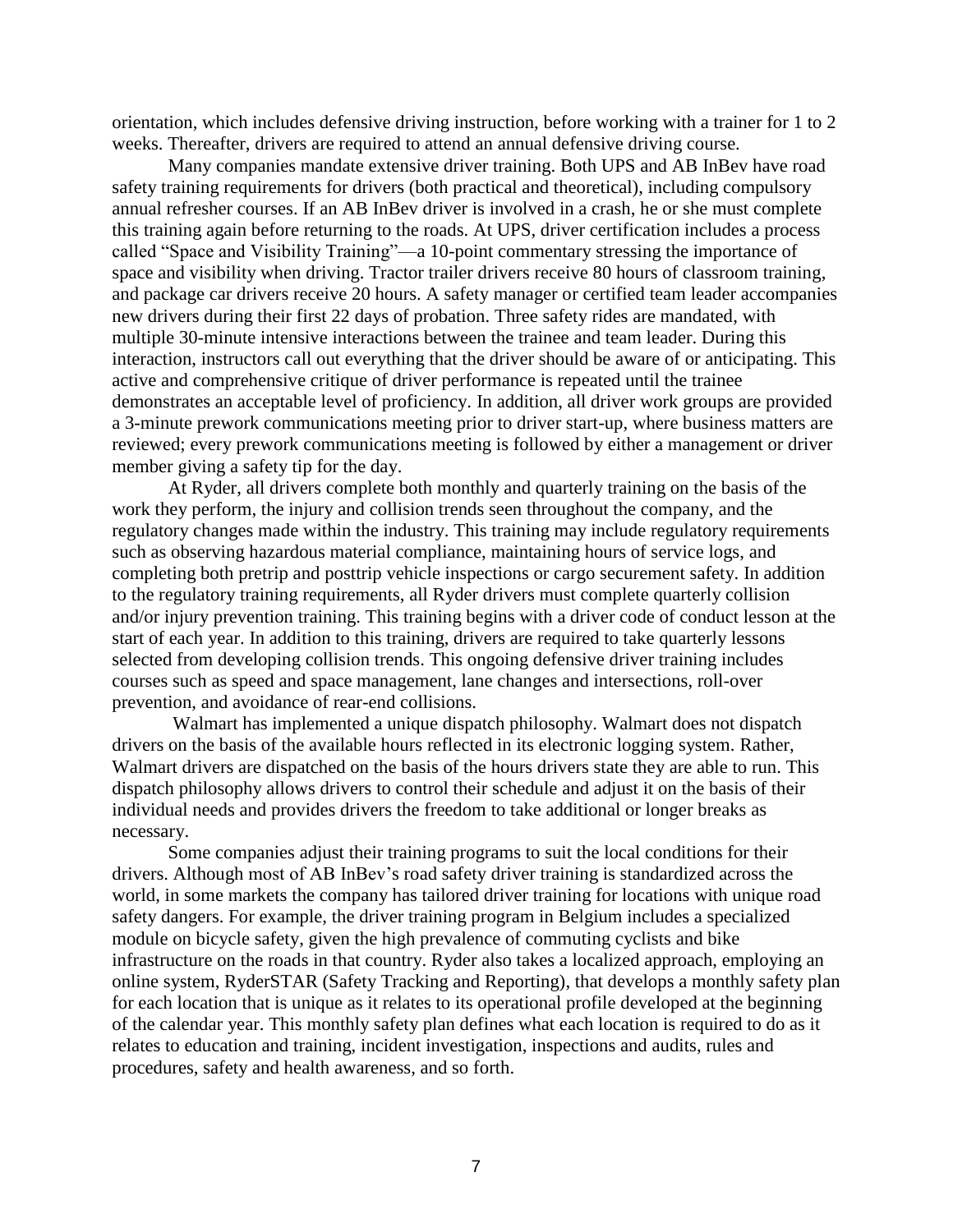Alongside these policies and procedures, companies are providing incentives to their employees to achieve greater road safety outcomes. UPS has implemented the Circle of Honor program and the Safe Driving Hall of Fame Program, which publicly recognize drivers with exemplary safety records. Both annual programs reward drivers who have no avoidable accidents during the course of a year.

UPS has more than 7,800 active Circle of Honor drivers globally. UPS's safe driving honor program recognizes drivers for maintaining an accident-free record. Drivers who attain the significant milestone of 25 years without an accident receive a specialized uniform patch displaying the number of years they have attained. In addition, Circle of Honor drivers receive a jacket, plaque, pin, and certificate highlighting their achievement. Drivers are honored with a breakfast celebration that includes their spouse, local dignitaries, and coworkers.

In an effort to increase safety awareness and performance, Walmart has implemented a quarterly safety incentive program. Drivers earn this incentive each quarter they complete without being involved in a preventable accident or incident. Drivers are paid an additional rate per mile for each mile driven during the quarter and receive a "safety day," which is a paid day off.

In addition, Walmart drivers are recognized for their safe driving history in 500,000-mile increments. Drivers receive uniform patches and truck decals displaying their safety driving history. Drivers who are able to drive 3 million accident-free miles receive a special truck containing numerous upgrades over the standard fleet truck and a unique color to recognize their achievement. This achievement reflects more than 20 years of accident-free driving. Walmart has awarded 137 drivers a 3-million-mile truck. Drivers who achieve 4 million miles of accident-free driving are given the opportunity to purchase a truck set to their personal specifications, including color and any amenities they choose. This achievement recognizes approximately 30 years of accident-free driving. To date, Walmart has awarded a 4-million-mile truck to two drivers.

Walmart also strongly encourages its drivers to participate in the state and national truck driving championships and hosts its own internal truck driving championship. To participate in the state and national competitions, drivers are required to be accident free (both preventable and nonpreventable) for the previous year and are required to work for a minimum of 11 of the previous 12 months. The competitors therefore must continuously exhibit defensive driving skills throughout the year as well as follow safe work practices to keep from missing time due to onthe-job, as well as off-the-job, injuries. The competitions test not only driving skills but also knowledge of the rules and regulations governing commercial driving and drivers' ability to inspect their vehicles to identify defective conditions.

To ensure that its road safety systems are continually improved and updated, AB InBev conducts regular benchmarking activities with other organizations to learn new and better methods to achieve greater road safety outcomes. These and other road safety best practices are shared throughout the company via dedicated internal forums. Similarly, safety incidents are reported and discussed across employee safety working groups to understand the root causes and potential risk mitigation strategies for each incident.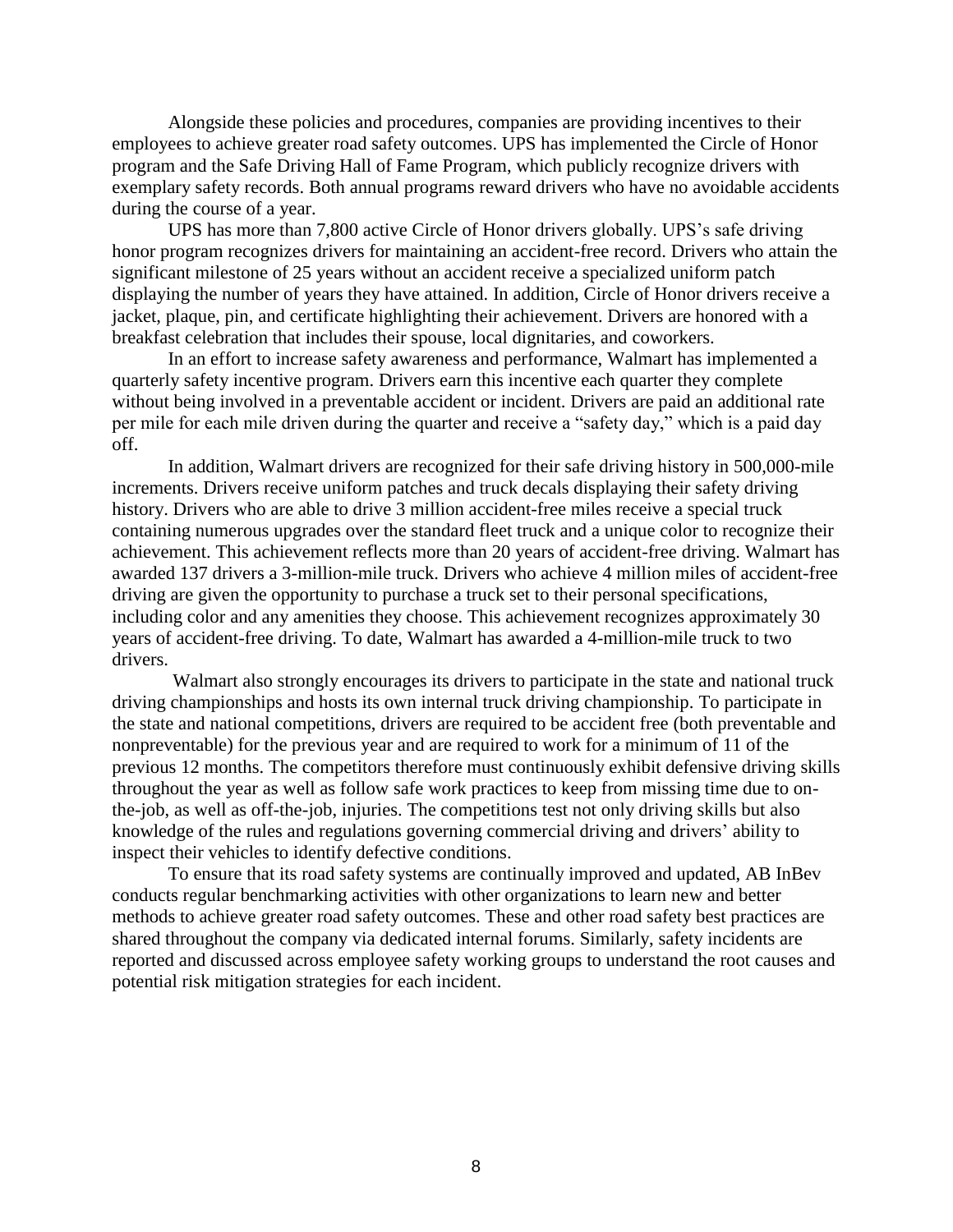#### **Working with Vendors and Contractors to Improve Road Safety Outcomes**

Many companies are reaching beyond the activities of their employees to ensure that road safety best practices extend to their vendors and contractors. Supplier contracts that stipulate road safety requirements for contract drivers are becoming commonplace.

AB InBev also requires its contractors in some countries to complete a certification process for contractor vehicles to ensure that they meet the minimum safety requirements set by the company, and it requires all contractors hired by the company to complete a defensive driver training course. This defensive driver course is even required in Brazil for its contracted taxi services.

### **Improving Road Safety Outcomes for Commuting Employees**

Commuter safety is also an important priority for companies, as it applies to all employees. Many companies are extending road safety innovation beyond their fleets to ensure that other employees are traveling to and from work safely. Companies have extensive programs of employee commuter training initiatives in place, including motorcycle safety, cycling safety, and defensive driver training, where families of company employees are invited to attend road safety activities and training programs. For example, in alignment with the World Day for Safety and Health at Work in April this year, six companies—AB InBev, AIG, AT&T, PepsiCo, Ryder, and Walmart—participated in the Together for Safer Roads' World Safety Day initiative (see more information about Together for Safer Roads in next section) where they spread awareness about the importance of road safety among their millions of employees globally. During this period, they also directly engaged 500,000 of their employees through in-person safety events, pledges, and online activities concerning ways the employees could help to make the roads safer in their communities, including not texting and driving; buckling seatbelts; respecting speed limits; performing 360 reviews on vehicles before departing, and not drinking and driving.

#### **WHAT THE PRIVATE SECTOR CAN DO FOR ROAD SAFETY**

While the private sector will continue to ensure the safety of its drivers, contractors, and commuting employees, companies also have the opportunity to improve road safety outcomes for the broader public. By harnessing the power of corporate resources and presence in our communities, the improvements in road safety driven by the private sector can extend well beyond company fleet operations.

A current example of this wide-scale contribution to global road safety both inside and outside company operations is the Together for Safer Roads coalition, which was launched at the United Nations in November 2014 by 11 leading companies.<sup>3</sup> Coalition members include AB InBev, AIG, AT&T, Chevron, Ericsson, Facebook, IBM, iHeartMedia, PepsiCo, Ryder, and Walmart.

<sup>3</sup> More information can be found in the Together for Safer Roads, *World Safety Day 2015 Summary Report.*  http://www.togetherforsaferroads.org/content/dam/universaltemplate/TSR/downloads/english/World%20Safety%20 Day%20Report.pdf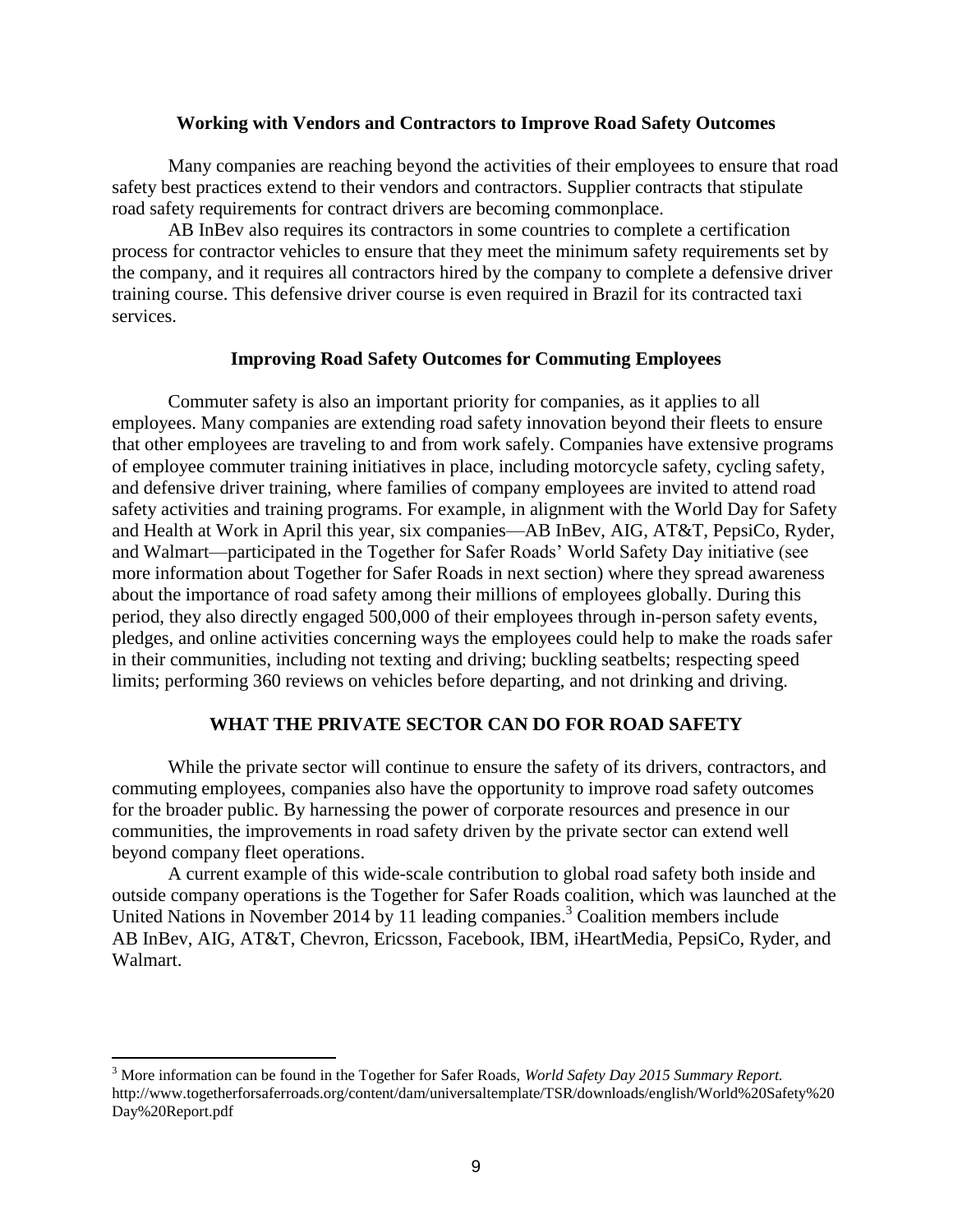Together for Safer Roads members are working in four core areas:

- 1. safer roads, vehicles, and systems;
- 2. safer road users;
- 3. safer companies; and
- 4. advocacy and thought leadership.

Future coalition efforts will include benchmarking best practices that advance traffic safety cultures among companies and partners; convening stakeholders in key cities to focus on strategies for reducing injuries and fatalities; identifying ways that technology and data can support road safety; advocating for more funding and support for country road safety initiatives; and raising global awareness of this important issue. These objectives are in line with those of the United Nations Decade of Action for Road Safety, which calls for significant action before 2021 to cut the number of traffic-related fatalities in half.

The coalition is advised by an independent expert panel of eminent leaders in road safety that draws together insights and knowledge across this issue and geographies. Dr. Kenneth Moritsugu, former acting U.S. surgeon general, leads this panel. The goal of Together for Safer Roads is to establish a global partnership with governments, municipalities, companies, and citizens by establishing holistic and collaborative networks to support safer road programs.

To raise awareness about the coalition, Walmart has purchased 12 trailers that have been wrapped with Together for Safer Roads branding. These trailers are staged throughout the United States and are used as a "rolling billboard" for the road safety campaign at a variety of public and private events. The Walmart Road Team drivers attend these events on behalf of the company, provide literature to the attendees of the event, and encourage the attendees to sign the trailer and commit to distraction-free driving.

A current example of a corporate and community partnership to improve road safety is the Road Code program, which is a partnership between the UPS Foundation and the Boys and Girls Clubs of America. Based on the same methods used by UPS drivers who are recognized for their safe driving techniques, the program features a combination of classroom instruction, games, videos, and virtual driving simulation taught to teens by UPS employee volunteers. The program has reached more than 20,000 teens 13–18 years of age in the United States and four other countries since 2009.

To provide a visual reminder to communities of the importance of seatbelts, Walmart has recently started installing orange seatbelts in its vehicles so that the seatbelts are clearly visible to other motorists on the road.

Alongside these ongoing efforts, companies can:

- **generate a global dialogue between different stakeholder groups—**including governments, nonprofits, academic institutions, and the private sector—that can impact the road safety issue. Companies can convene these multisectoral stakeholders on a neutral platform through which new evidence and best practices can be shared, opportunities for collaboration can be identified, and safety science can be advanced.
- **improve the standards of road safety performance across the private sector by developing and publishing a sector-wide best practices report** on corporate performance around road safety. For example, by building on the selection of insights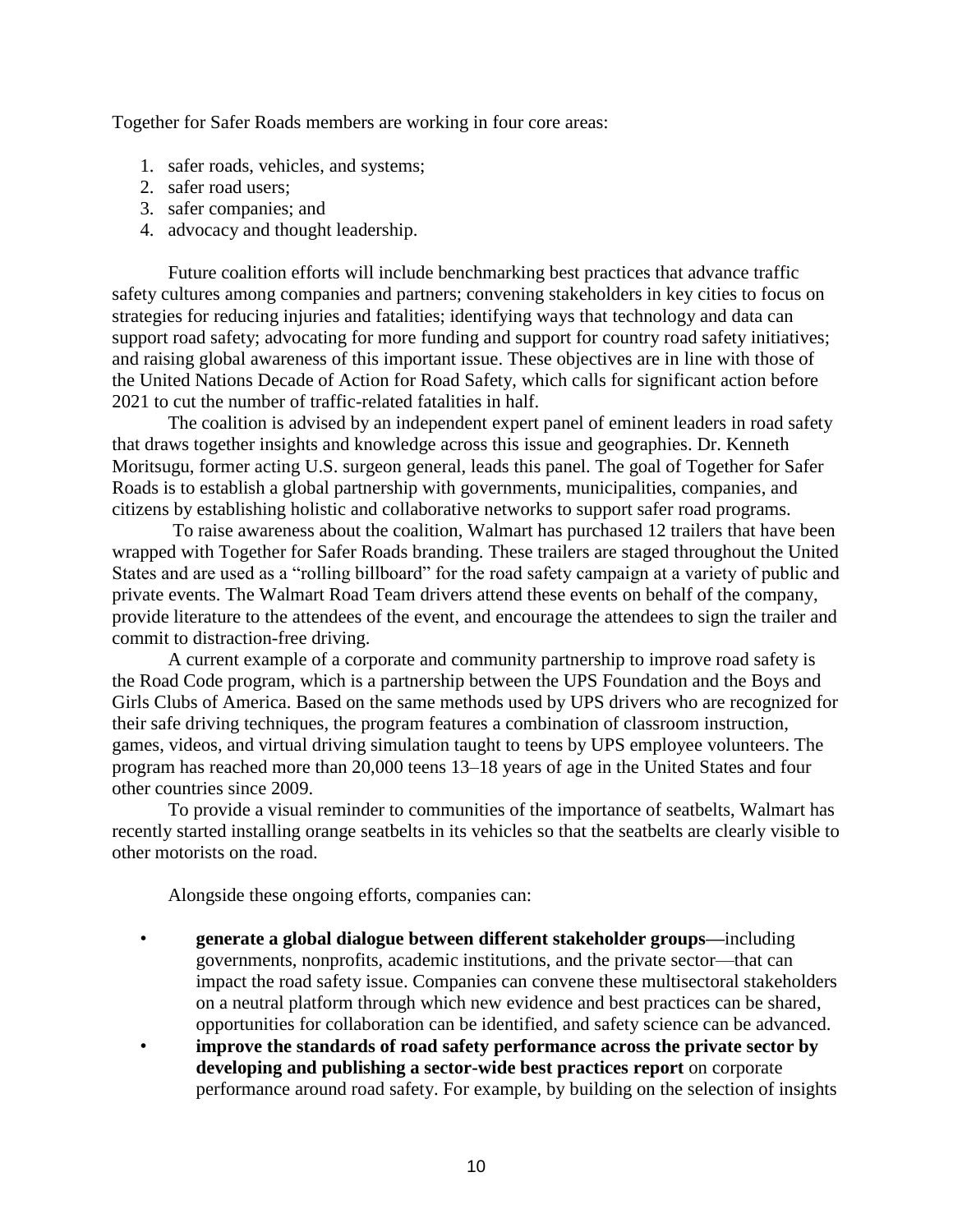contained in the previous section of this paper, companies could create a more comprehensive assessment of private sector road safety best practices, contributing to a forum for cross-industry learning and improvement.

- **innovate, test, and scale up technological innovations in road and vehicle safety** through early adoption and testing of road safety technology. With the increase of telemetry monitoring technology in fleet vehicles, the increased use of innovations such as crash sensor technology in the broader public is not far away. In anticipation of wide-scale adoption, companies will play an important role in installing, testing, and improving this innovation. The potential for crash sensor technology and automatic braking to prevent collisions has the potential to revolutionize road safety for all drivers.
- **develop a road safety reporting and measurement index** to achieve greater consistency in road safety reporting and measurement across the private sector. Similar to indices that focus on elements of corporate performance like sustainability reporting, such a tool would provide companies with a consistent framework to gauge corporate road safety performance. By incorporating the pillars of the UN Decade of Action, it could also advance the UN's road safety objectives while achieving greater clarity about the contribution of companies to global road traffic injury and deaths worldwide.
	- **support a monitoring, learning, and evaluation system for all road safety efforts to ensure continuous improvement across the private sector.** By ensuring that all road programs are evaluated and that the lessons are shared, companies will be able to build a collective knowledge base on effective road safety interventions. Beyond simply reporting, companies need to participate in appropriate channels to share lessons learned in pursuit of continuous improvement. This effort requires a structured, ongoing dialogue about successful and unsuccessful road safety investments and programs. Among other inputs, the results of the sector benchmarking efforts noted in the previous recommendation could inform this learning system.
- **work with country leadership to improve road safety infrastructure and planning.** This goal may be achieved by companies supporting government commitments to road safety under the Sustainable Development Goals<sup>4</sup>, such as investments in mass transit for large transportation projects (as alternatives to more roads and cars), especially in cities that require city transport for workers. It may also be achieved by working with government to ensure adequate road safety planning when roads are upgraded or replaced. Examples include providing adequate sidewalks and protective street crossing options for pedestrians or improving bicycle infrastructure that promotes pedestrian safety and health through exercise and reduced pollution.
	- **utilize their marketing expertise and global reach to spread positive messaging about road safety** in local communities (e.g., the use of helmets while on motorcycles, seatbelt use, and pedestrian safety). By using these channels, companies can disseminate essential road safety messages to other companies and public road users.

 4 17 Goals and 169 targets that constitute an integrated, indivisible set of global priorities for sustainable development. Source: https://sustainabledevelopment.un.org/focussdgs.html (accessed October 13, 2015)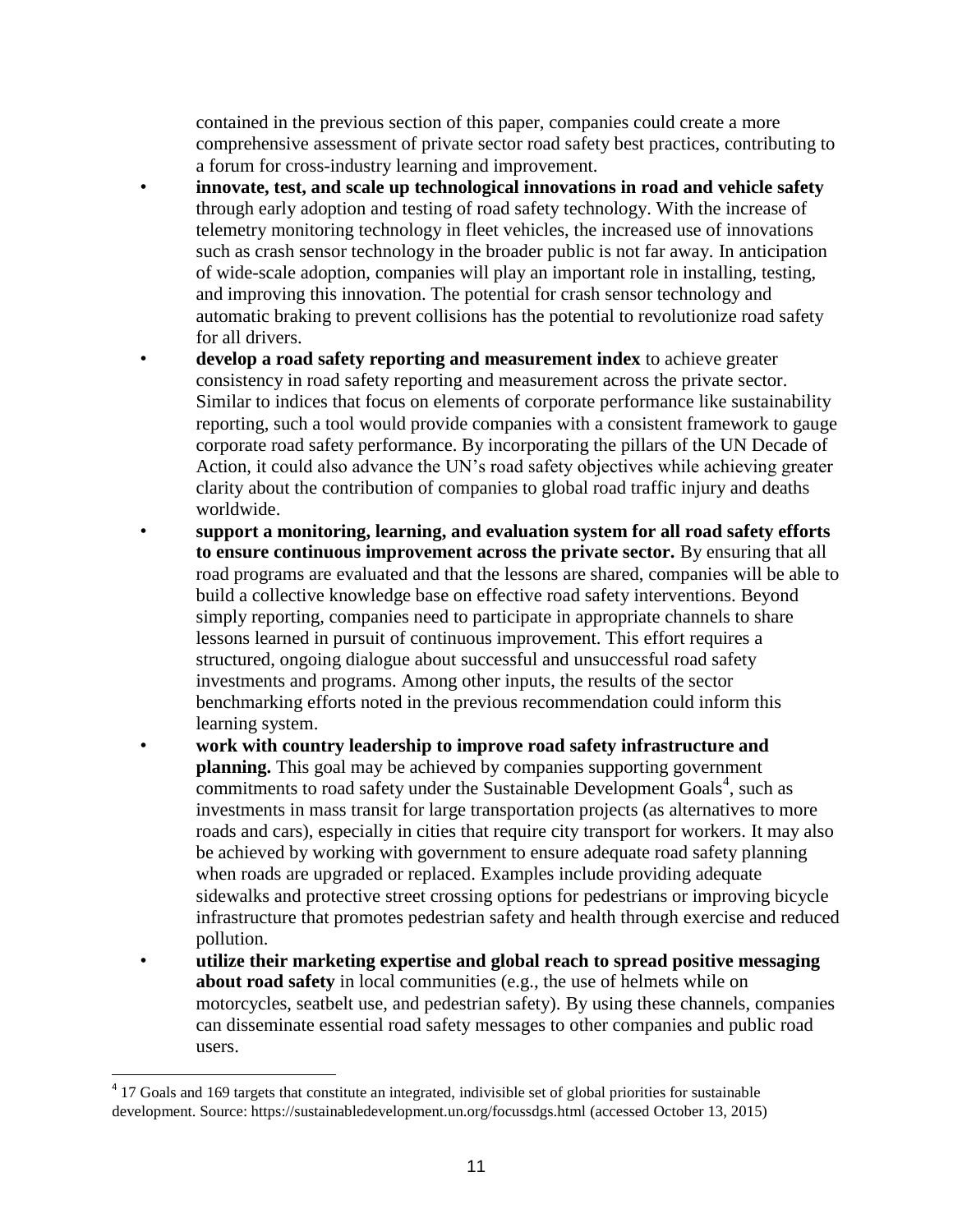#### **CONCLUSION**

Road safety problems are scientific and technical in content and cut across the concerns of many government agencies, scientific disciplines, and sectors of society. <sup>5</sup> Addressing the road safety burden is in the mutual interest of all these actors. The most successful road safety programs that exist today, such as Sweden's Vision Zero initiative, recognize this complexity and mutual interest and approach the problem in a multifaceted way. The private sector is one of many actors that can help to improve the problem. This paper outlines some of the ways in which companies can contribute more to this shared problem, thereby enhancing the quality and depth of the solutions.

*Allison Goldberg is director of global corporate affairs at Anheuser-Busch InBev and adjunct professor at Columbia University. Hugh Foley is a senior consultant at FSG. Brandon Folck is director of safety standards at Ryder System, Inc. Sue Gallagher is director of the Master's in Health Communication Program and assistant professor of public health and community medicine at Tufts School of Medicine. Stephen Hargarten is professor and chair of the Department of Emergency Medicine and associate dean for the Global Health Program at the Medical College of Wisconsin. Dale Herzog is director of humanitarian logistics at the UPS Foundation. Rubina Ohanian is a data scientist, corporate strategist, and visionary business and product development expert with AT&T Mobility/IoT. Scott Ratzan is vice president of global corporate affairs at Anheuser-Busch InBev.*

*Additional contributors to this discussion paper include Simon Bland, Trevor Gunn, Jessica Herzstein, Ben Hoffman, Justin Koester, Richard Ord, and Myat Htoo Razak.*

 $<sup>5</sup>$  Language originally cited in 1989 by the Committee on Risk Perception and Communication, National Research</sup> Council, referring to communication around public health messaging.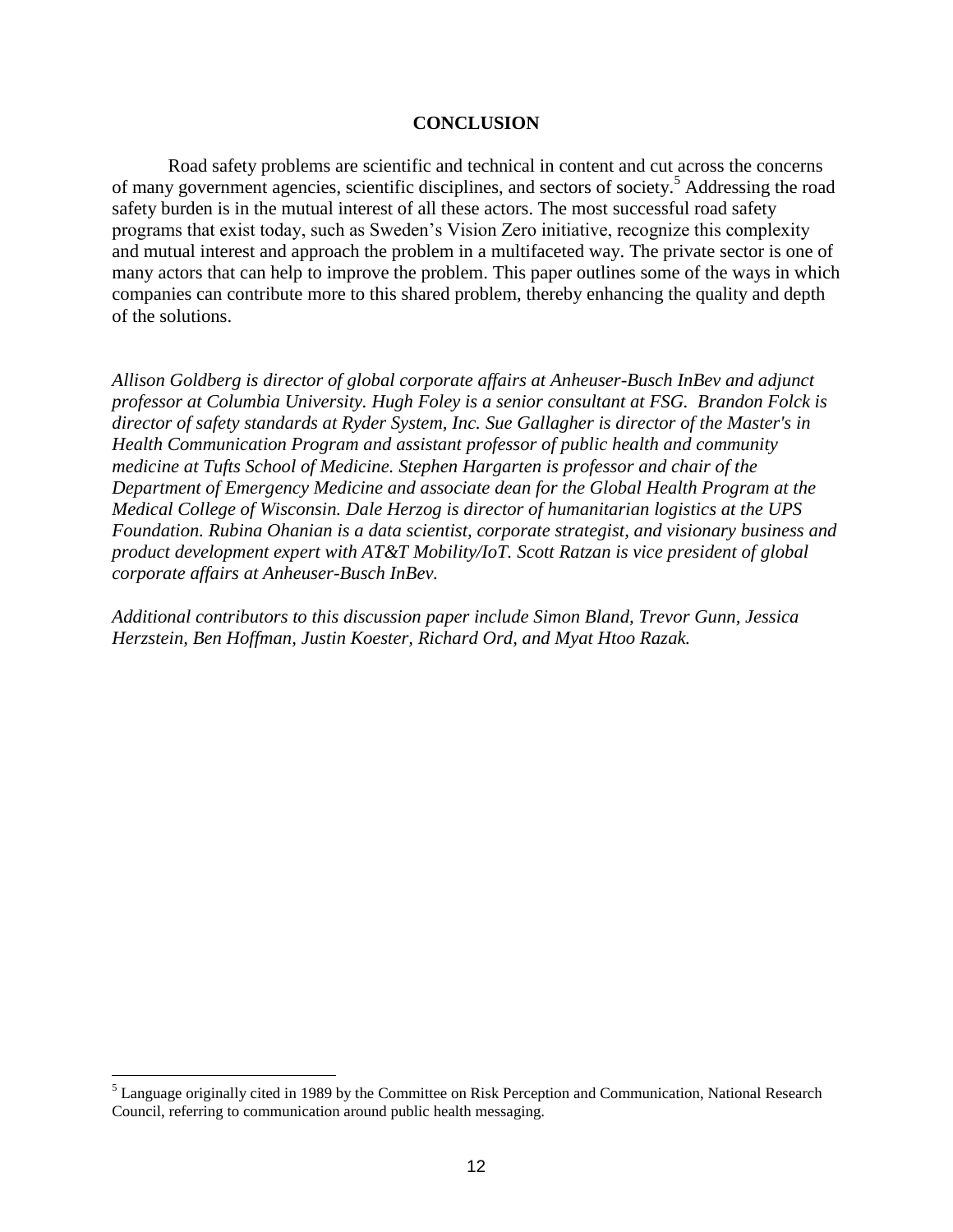#### **REFERENCES**

| Business Sweden. 2013. Vision Zero initiative. http://www.visionzeroinitiative.com/en/                              |
|---------------------------------------------------------------------------------------------------------------------|
| (accessed April 12, 2015).                                                                                          |
| European Commission. 2012. EU transport in figures 2012. Luxembourg, Belgium: Publications                          |
| Office of the European Union.                                                                                       |
| http://ec.europa.eu/transport/facts-fundings/statistics/doc/2012/pocketbook2012.pdf<br>(Accessed October 13, 2015). |
| Health and Safety Executive. 2014. Driving at work: Managing work-related road safety. April.                       |
| http://www.hse.gov.uk/pubns/indg382.pdf.(accessed October 13, 2015)                                                 |
| NRC (National Research Council). 1966. Accidental death and disability: The neglected disease                       |
| of modern society. Washington, DC: The National Academies Press.                                                    |
|                                                                                                                     |
| Communication. Washington, DC: The National Academies Press                                                         |
| Seattle Department of Transportation. 2012. 2012 road safety summit action plan. Seattle, WA:                       |
| Seattle Department of Transportation.                                                                               |
| WHO (World Health Organization). 2004. World report on road traffic injury prevention.                              |
| Geneva, Switzerland: World Health Organization.                                                                     |
| -. 2009. Global status report on road safety: Time for action. Geneva, Switzerland: World                           |
| Health Organization.                                                                                                |
| -. 2011a. Global burden of disease, 2008. Geneva, Switzerland: World Health                                         |
| Organization.                                                                                                       |
|                                                                                                                     |
| Switzerland: World Health Organization.                                                                             |
| -. 2011c. World unites to halt death and injury on roads. May 6.                                                    |
| http://www.who.int/mediacentre/news/releases/2011/road_safety_20110506/en/                                          |
| (accessed April 11, 2015).                                                                                          |
| -. 2013. Global status report on road safety: Supporting a decade. Geneva, Switzerland:                             |
| World Health Organization.                                                                                          |
| World Bank. 2002. Road safety. http://www.worldbank.org/transport/roads/safety.htm (accessed                        |

#### **Suggested Citation**

April 10, 2015).

Goldberg, A., H. Foley, B. Folck, S. Gallagher, S. Hargarten, D. Herzog, R. Ohanian, and S. Ratzan. 2015. *Improving global road safety: Corporate sector commitments and opportunities.* Discussion Paper, National Academy of Medicine, Washington, DC. http://www.nam.edu/perspectives/2015/improving-global-road-safety.

*Disclaimer: The views expressed in this Perspective are those of the authors and not necessarily of the authors' organizations or of the National Academy of Medicine (NAM). The Perspective is intended to help inform and stimulate discussion. It has not been subjected to the review procedures of, nor is it a report of, the NAM or the National Academies of Sciences, Engineering, and Medicine. Copyright by the National Academy of Sciences. All rights reserved.*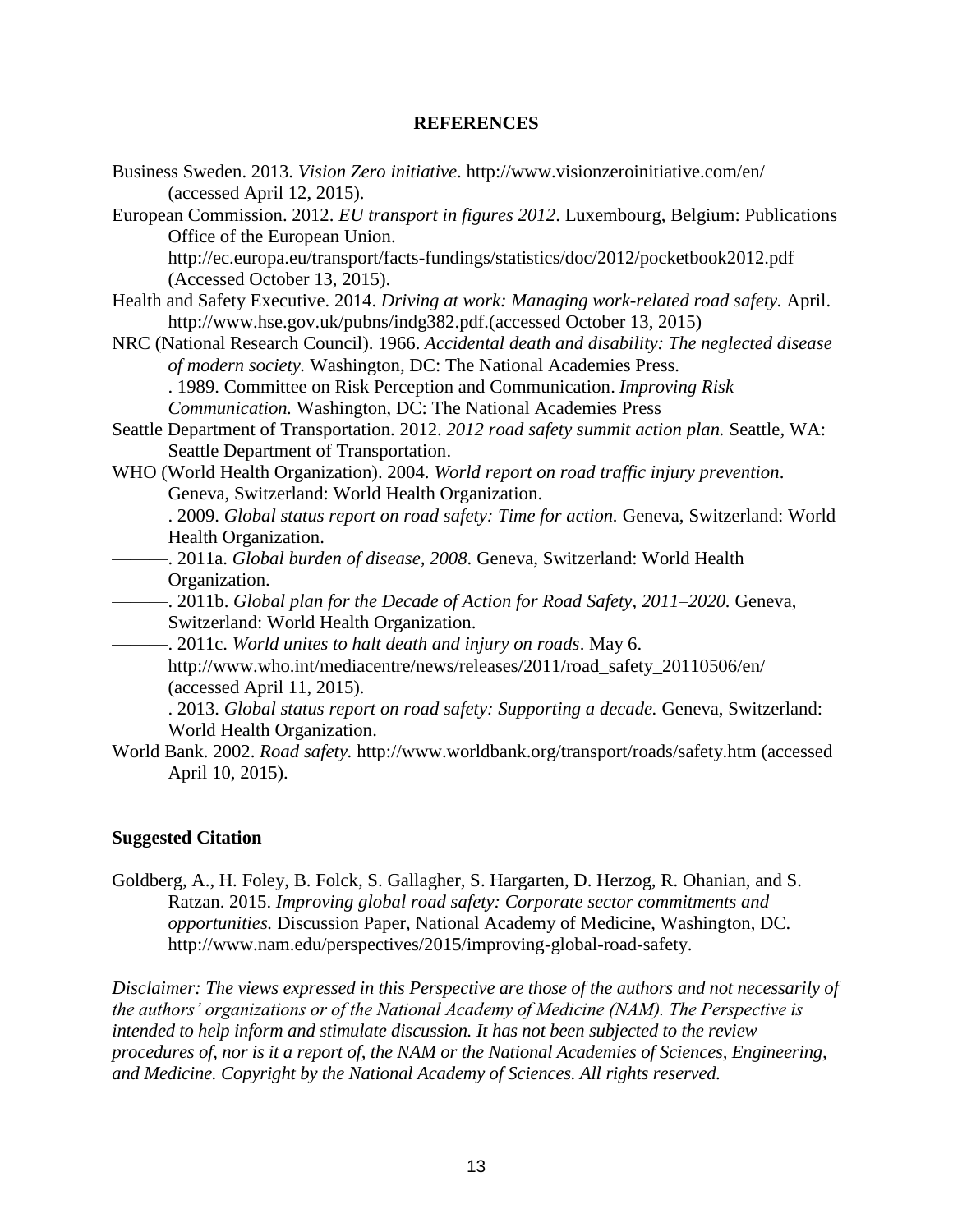# **APPENDIX 1**

# Work-Related Safety Checklist<sup>6</sup>

Working through this checklist and thinking about the three areas of safe driver, safe vehicle and safe journey will help you manage work-related road safety effectively.

## **Safe driver**

## *Are your drivers competent and capable of doing their work in a way that is safe for them and other people?*

- Have you specified what levels of skill and expertise are required to do the job safely and how do you ensure these are met?
- Do you check the validity of driving licenses on recruitment and periodically afterwards?
- What are you doing to make sure your drivers are aware of company policy on work-related road safety and understand what is expected of them?
- Could you use written instructions and guidance, training sessions or group meetings to help you communicate your policy more effectively?

## *Are your drivers properly trained?*

- Do you provide general induction training for drivers?
- Do you arrange for drivers to be trained—giving priority to those at highest risk, e.g., those with high annual mileage, poor accident records, or those new to the job?
- Do you find out whether drivers require extra training to carry out their duties safely, such as using defensive driving techniques, or how to load and unload safely?
- Do you consider training about other road users, e.g., cyclists or motorcyclists?
- Do you train on potential risk factors and preventative measures using data on the incidents of crashes and resulting injuries in your company?
- Do you assess training needs periodically, including the requirement for refresher training?

## *Do you ensure your training providers are competent to deliver the training you need? That they are safe while on the road?*

- Do drivers know how to carry out routine safety checks, such as those on lights, tires and wheel fixings, and report any faults?
- Do drivers know how to correctly adjust safety equipment, e.g., seat belts and head restraints?
- Do drivers know how to use anti-lock braking systems (ABS) properly?
- Do drivers know what to do to ensure they are safe if their vehicle breaks down, e.g., use safety warning triangles and high-visibility jackets?
- Do you need to provide a handbook for drivers giving advice on road safety?
- Do drivers know they must not drive under the influence of drink or drugs?

 $\overline{\phantom{a}}$ <sup>6</sup> Health and Safety Executive, *Driving at work: Managing work-related road safety*, April 2014, http://www.hse.gov.uk/pubns/indg382.pdf. (Contains public sector information published by the Health and Safety Executive and licensed under the Open Government License)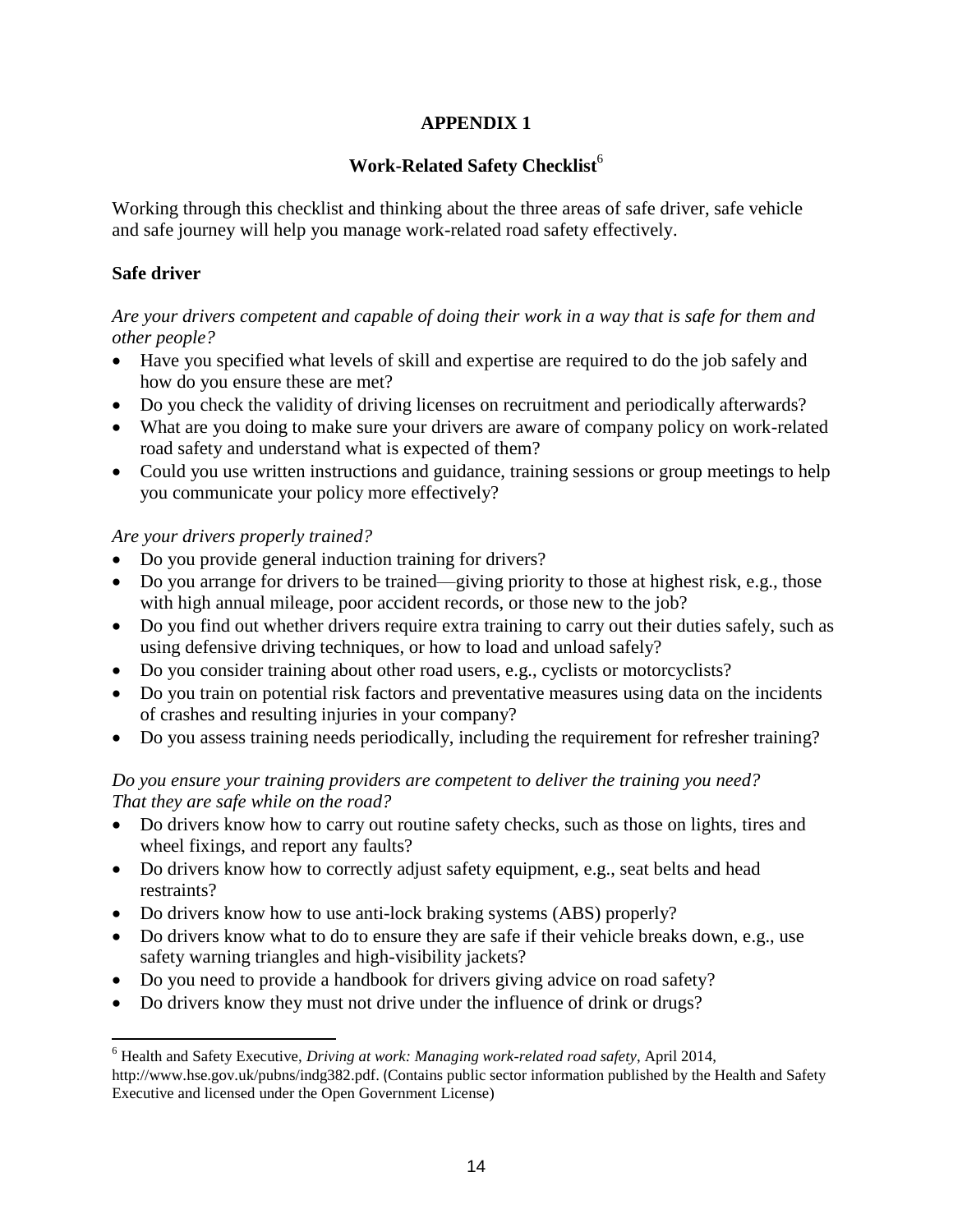- Do drivers know they must not use a hand-held mobile phone while driving and that even using a hands-free phone can seriously affect concentration?
- Are drivers aware of the height of their vehicle, both laden and empty? There are estimated to be around three to six major bridge strikes every day.
- Do you make sure crash helmets and protective clothing for motorcycle and bicycle riders are of the appropriate standard?

## *Are your drivers sufficiently fit and healthy to drive safely and not put themselves or others at risk?*

- Do drivers of heavy lorries [trucks], for whom there are legal requirements for medical examination, have the appropriate medical certificate?
- Do you remind drivers that they must satisfy the eyesight and other health requirements of the Highway Code [United Kingdom's highway code for all road users] and DVLA [Driver and Vehicle License Agency]?
- Have you told drivers they should not drive while taking medicine that might impair their judgement? If there is any doubt, they should ask their GP [general practitioner].
- Are drivers aware of how dangerous tiredness can be and do they know what to do if they start to feel sleepy?
- Do you encourage drivers to report any health concerns?

## *Do you know your duties under health and safety law when employing contractors and subcontractors?*

- Did you know that both you and the contractor you use have duties under health and safety law? An HSE [Health and Safety Executive] leaflet *Using contractors: A brief guide* provides more advice.
- Do you ensure contractors are competent to do the job safely and without risks to health and safety?
- Do you provide contractors with information on the risks from your activities and the controls you have in place?
- What arrangements do you have in place to ensure contractors tell you about any additional risks from their contracted work?
- Have you set up liaison arrangements for co-operation and co-ordination with all those responsible to ensure the health and safety of everyone concerned?
- Do you decide what you need to do to manage and supervise the work of contractors and agree [to] any controls before work starts?

# **Safe vehicle**

# *Are vehicles fit for the purpose for which they are used?*

- Do you investigate, when buying new vehicles, which ones are most suitable for driving and for the health and safety of the public?
- Do you make sure your vehicles have driver aids and other safety devices where appropriate, e.g., reversing alarms, camera systems, proximity sensors, and side protection bars for lorries or HGVs [heavy goods vehicles] to protect cyclists?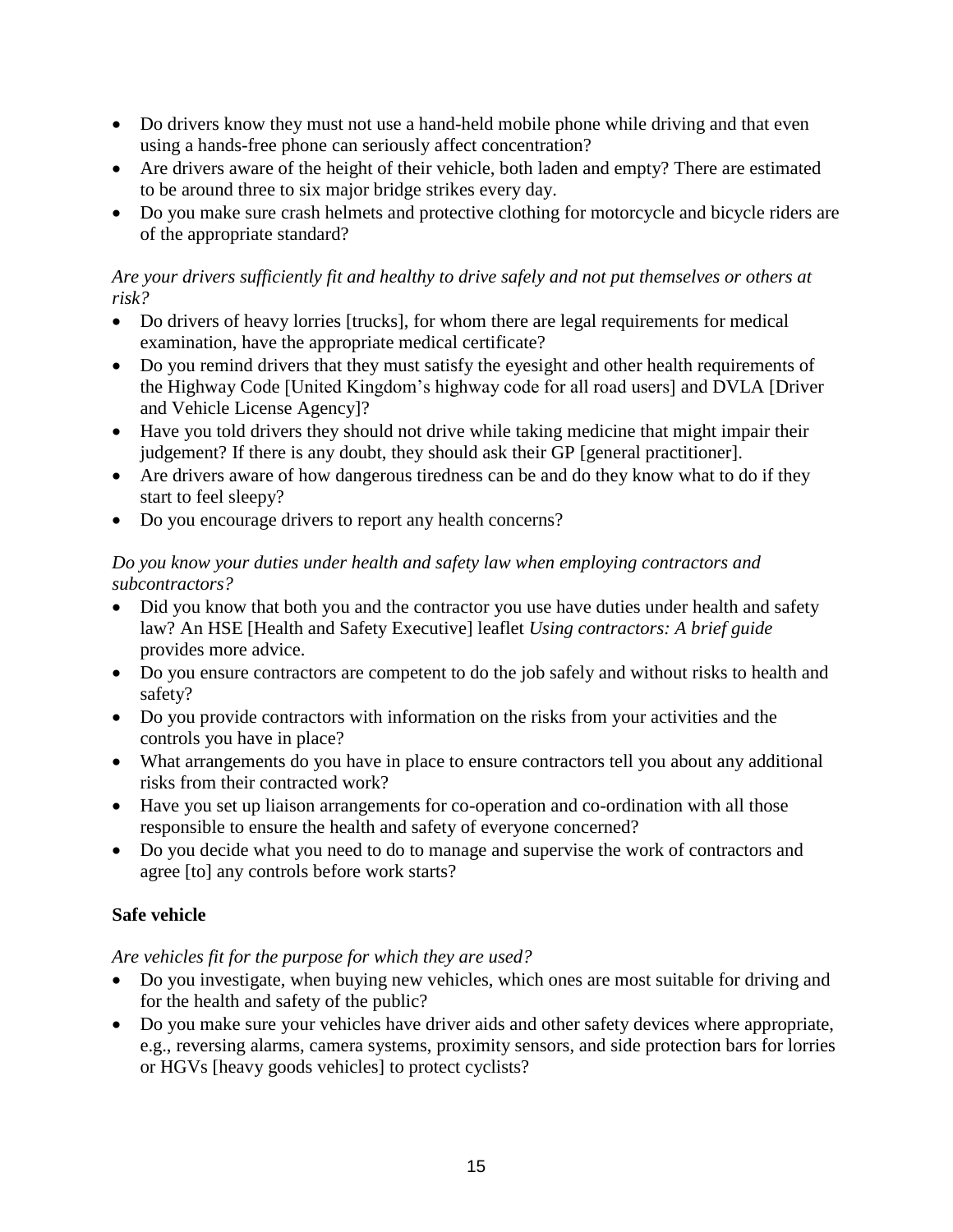- Do you ensure privately owned vehicles are not used for work purposes unless they are serviced in line with manufacturers' recommendations, insured for business use and, where the vehicle is over three years old, have a valid MOT [Ministry of Transport] certificate [UK certification that vehicle meets minimum environmental and road safety standards]?
- Do you ensure drivers and passengers would be adequately protected in an incident, e.g., are any seatbelts, head restraints or airbags correctly fitted, working properly and used?
- Do you ensure vehicles do not exceed their maximum load weight?
- Do you have appropriate arrangements for carrying and properly securing goods and equipment in a vehicle?

# *Are vehicles maintained in a safe and fit condition?*

- Do you ensure daily vehicle checks are carried out?
- Is planned/preventive maintenance carried out in accordance with manufacturers' recommendations? Remember—an MOT certificate only covers basic defects and does not guarantee the safety of a vehicle.
- Do you ensure tires and windscreen wipers are inspected regularly and replaced as necessary?
- What procedures are there for reporting defects and are they remedied promptly?
- How do you ensure maintenance and repairs are carried out to an acceptable standard?
- Do you have a clear policy that unsafe vehicles should not be driven?

# *Are you sure that drivers' health, and possibly safety, is not being put at risk, e.g., from an inappropriate seating position or driving posture?*

- Do you take account of ergonomic considerations (e.g., driving position and how accessible the controls are) before buying or leasing new vehicles?
- Do you involve drivers in decisions about seating design?
- Do you provide drivers with guidance on good posture and, where appropriate, on how to set their seat correctly?

# **Safe journey**

## *Do you plan routes thoroughly?*

- Could you use safer routes which are more appropriate for the type of vehicle doing the journey? Motorways are the safest roads and although minor roads may be fine for cars, they are less safe and could cause difficulties for larger vehicles.
- Does your route planning take account of overhead restrictions, e.g., bridges and tunnels and other hazards, such as level crossings, which may present dangers for long vehicles?
- Can you eliminate or reduce long road journeys by combining with other ways of working or other forms of transport? For example, move goods in bulk by train and then arrange for local distribution by van or lorry, or arrange meetings using conference calls or video links.
- Do you plan routes in consultation with drivers or their representatives, taking account of, for example, the need for rest breaks and access to toilets and washing facilities?